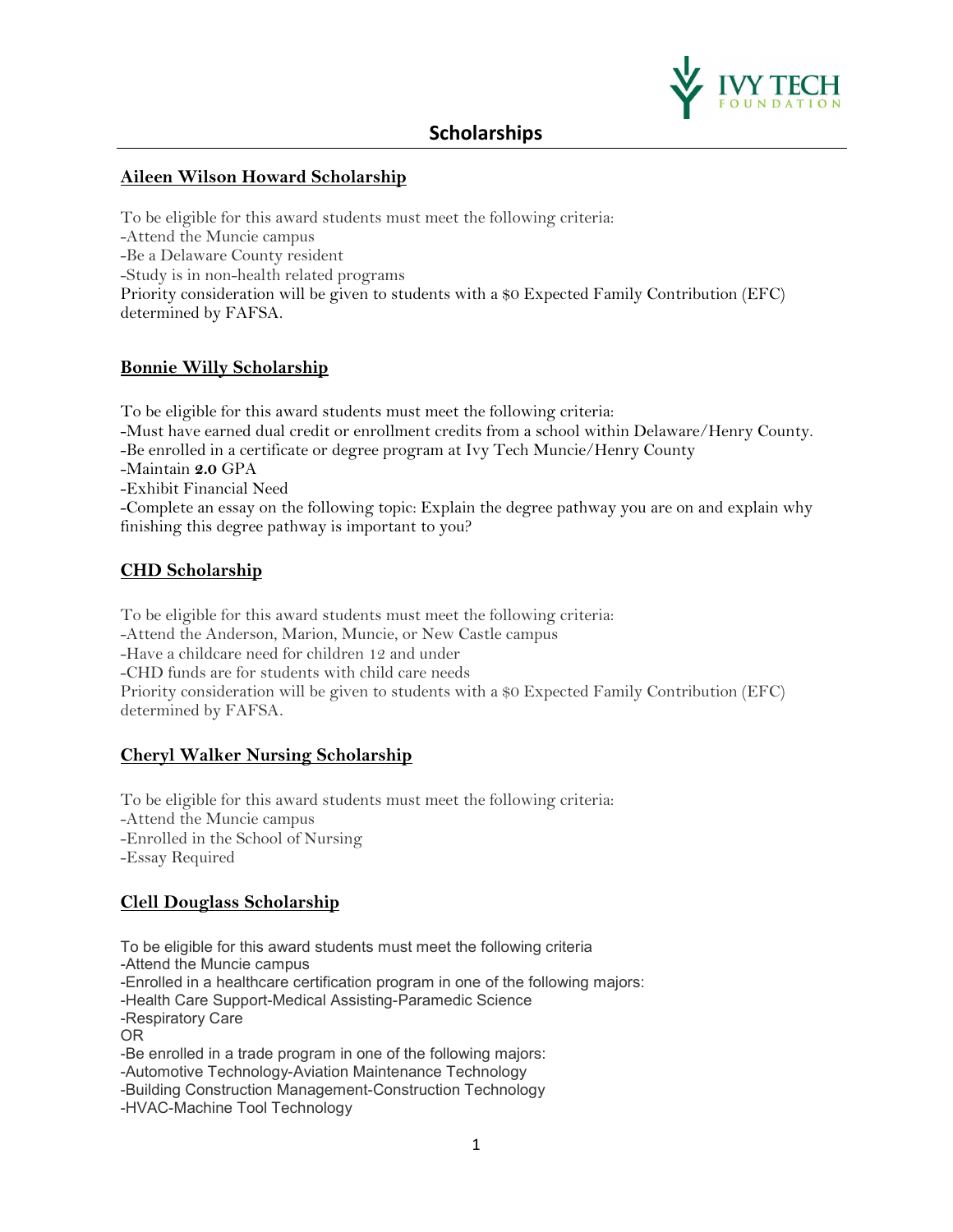

### **Darnell/Apt Association Scholarship**

To Be eligible for this award students must meet the following criteria: -Attend the Muncie campus and live in Delaware Co. -Tuition only -Essay Required

### **Dennis Gaddis Scholarship**

To be eligible for this award students must meet the following criteria: -Attend the Anderson, Marion, Muncie, or Henry Co. campus - Enrolled in the School of Technology in one of the following majors: -Advanced Manufacturing -Automotive Technology -Aviation Maintenance Technology -Building Construction Management -Construction Technology -Design Technology -Electronics & Computer Technology -Energy Technology -HVAC -Industrial Technology -Machine Tool Technology -Manufacturing Production and Operations Priority consideration will be given to students with a \$0 Expected Family Contribution (EFC) determined by FAFSA.

### **Don and Susan Bell Endowed Scholarship**

To be eligible for this award students must meet the following criteria: -Attend the Anderson, Marion, Muncie, or New Castle campus -Enrolled in their final term as a Physical Therapy Assistant student -Show service, clinical dedication and professionalism -Essay Required

### **Dr. Amy M Baize-Ward Scholarship for Single Mothers**

For sing, working mothers, Amy has experience as a single mother and wants to support hardworking ladies who give back to their community. Amy does not want any limitations on the program. She is interested in assisting someone who puts their own money into their education-so she would prefer the student pay for their books. Completing an essay is a must.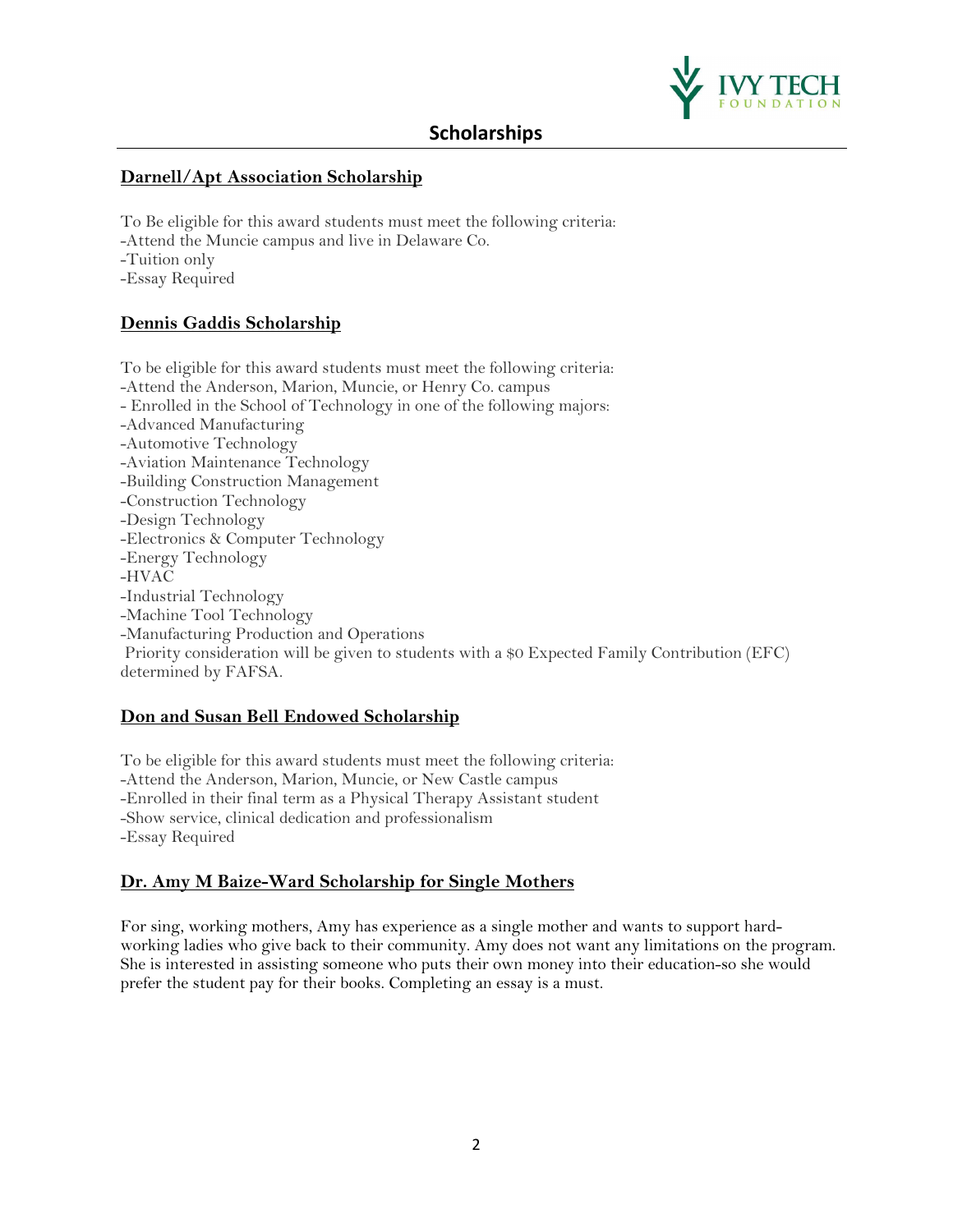

## **Dr. Betty Hamilton Scholars**hip

To be eligible for this award students must meet the following criteria: -Muncie campus or Muncie resident -Financial need Priority consideration will be given to students who complete the scholarship essay and also have a \$0 Expected Family Contribution (EFC) determined by FAFSA.

## **East Central Hospitality Scholarship**

To be eligible for this award students must meet the following criteria: -Attend the Muncie, or Henry Co. campus -Enrolled in the Hospitality Administration program -2nd year or 3rd semester into the program -A minimum 3.0 GPA. -Essay Required Priority consideration will be given to students with a \$0 Expected Family Contribution (EFC) determined by FAFSA.

### **East Central Opportunities Scholarship**

The East Central Opportunities Scholarship is awarded to one student at the Muncie campus and one student at the Henry County campus that are displaced workers, that display financial need, and reside in Delaware County. Priority consideration will be given to students who complete the scholarship essay and also have a \$0 Expected Family Contribution (EFC) determined by FAFSA.

### **East Central Opportunities Scholarship/Henry County**

To be eligible for the ECO Scholarship-Henry County recipients must meet the following criteria: A resident of Henry County, Indiana attending Ivy Tech. The recipient must be identified as a displaced worker and must deonstrate finacial need as defined by Ivy Tech's Financial Aid Office.

### **Eva and Russell Weiss Memorial Scholarship**

To be eligible for this award students must meet the following criteria: -Attend the Muncie campus -Enrolled in the School of Nursing or -School of Technology and -Muncie resident for past 10 years -High school graduate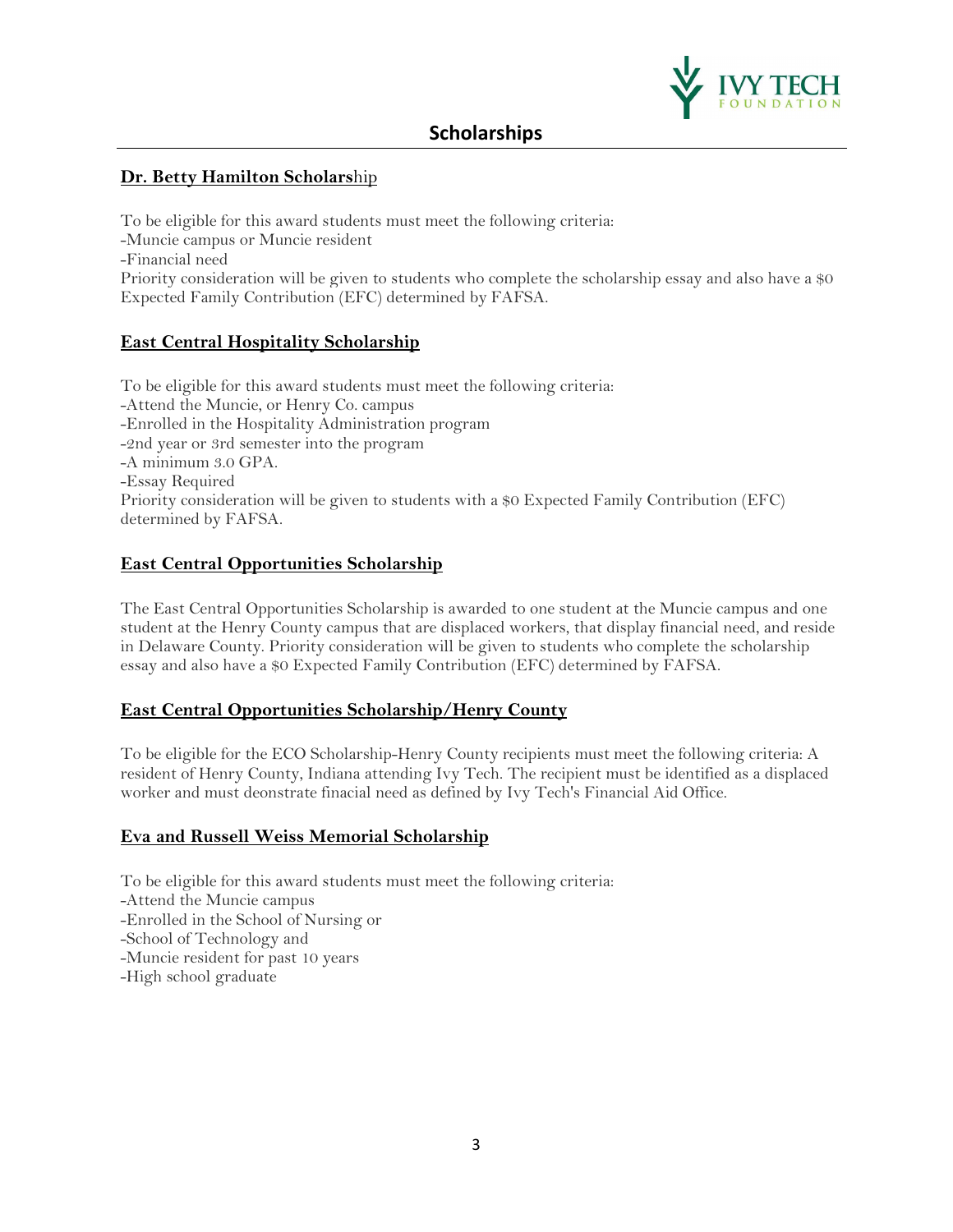

## **Futures Unlimited Scholarship-Muncie**

To be eligible for this award, students must meet the following criteria: -Attend the Muncie campus -First time Ivy Tech student -Female -Reentering the workforce -Receiving public assistance, and/or a minority. Priority consideration will be given to students with a \$0 Expected Family Contribution (EFC) determined by FAFSA.

### **Gail L Chesterfield Family Scholarship**

To be eligible for this award students must meet the following criteria: -1<sup>st</sup> generation student -Near degree completion -Good academi standing Priority consideration will be given to students with a \$0 Expected Family Contribution (EFC) determined by FAFSA

## **General Scholarship-Henry County**

To be eligible for this award students must meet the following criteria: -Attend the Henry County campus Priority consideration will be given to students with a \$0 Expected Family Contribution (EFC) determined by FAFSA

## **General Scholarship-Muncie**

To be eligible for this award students must meet the following criteria: -Attend the Muncie campus Priority consideration will be given to students with a \$0 Expected Family Contribution (EFC) determined by FAFSA

## **Harvey S Poling, Jr. Scholarship**

To be eligible for this award students must meet the following criteria: -28 years or older -Completed more than half of an academic program (30 or more credit hours) -GPA 3.0+ (higher the better) -Must have a financial need -Must have completed a current FAFSA Priority consideration will be given to students who complete the scholarship essay and also have a \$0 Expected Family Contribution (EFC) determined by FAFSA.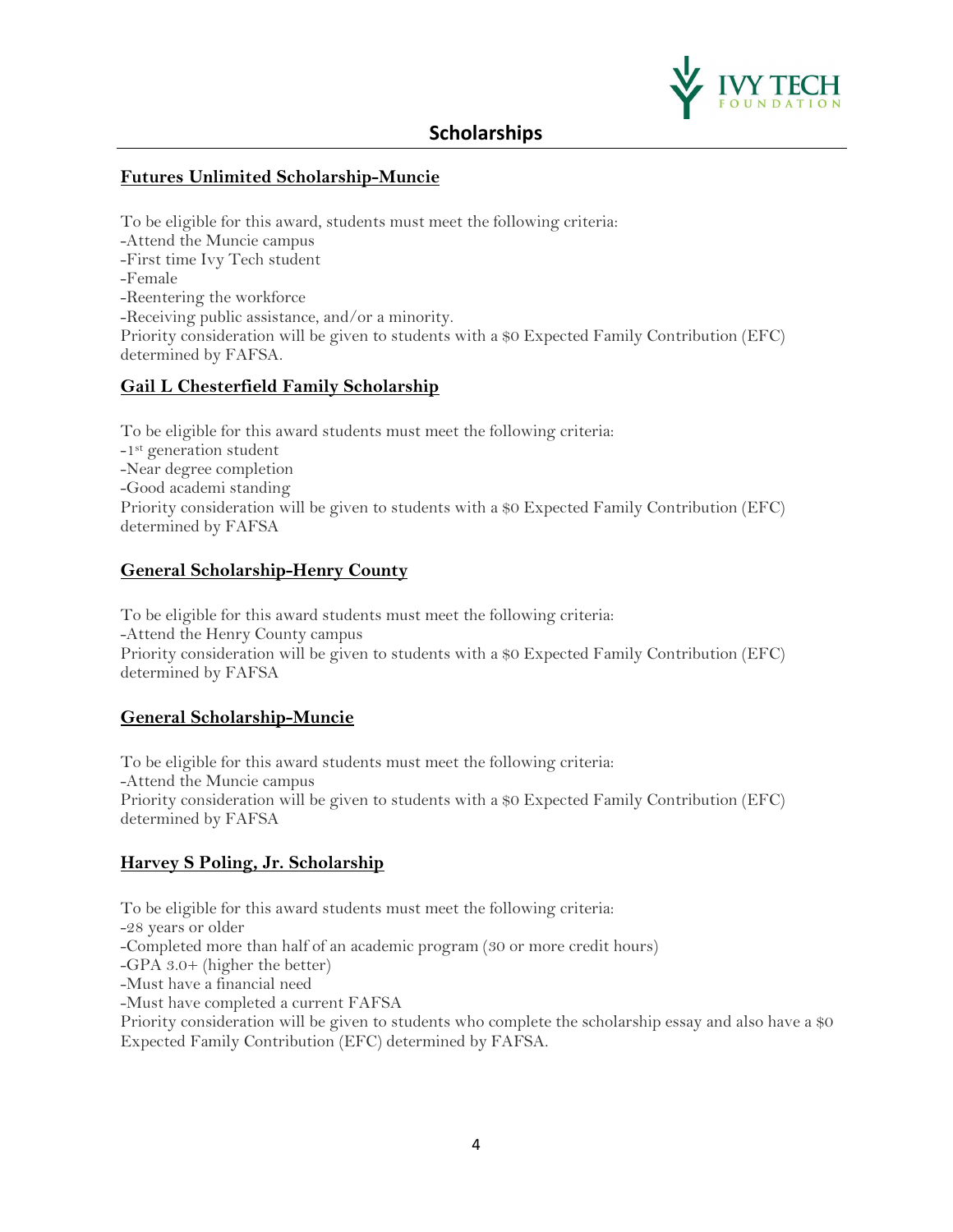

## **Irie's Guiding Fund Scholarship**

To be eligible for this award students must meet the following criteria: -Must have completed a minimum of 6 credit hours at Ivy Tech Muncie/Henry County -Be enrolled in at least 6 credit hours per semester (Fall/Spring)

### **Jeffrey and Melissa Scott Minority Scholarship**

Chancellor Jeffrey Scott and his wife, Melissa, created this scholarship to assist minority male students at the Ivy Tech Muncie/New Castle Campus. Priority given to males applying or enrolled in a limited enrollment program. Must meet the following requirements: -Be enrolled at the Ivy Tech Muncie/New Castle Campus; -Be a Male student; -Earned a Cumulative 3.0 GPA

### **Jerry L. Quirk Memorial Scholarship**

To be eligible for this award students must meet the following criteria: -Attend the Muncie campus -GPA of at least 3.0. -Prefer candidates enrolled in a building trades-related program. -Essay Required Priority consideration will be given to students with a \$0 Expected Family Contribution (EFC) determined by FAFSA.

### **John R. Warren Memorial Scholarship**

To be eligible for this award students must meet the following criteria: -Attend the Anderson, Marion, Muncie, or Henry Co. campus -Completed 30 credit hours in a School of Health Sciences or -School of Nursing program enrolled in one of the following majors: -Associate of Science in Nursing-Dental Assisting -Dental Hygiene-Electroneurodiagnostics-Health Care Support -Health Information Technology-Imaging Sciences -Medical Assisting-Medical Laboratory Technology -Paramedic Science-Physical Therapist Assistant -Practical Nursing-Radiation Therapy -Respiratory Care -Surgical Technology-Therapeutic Massage -GPA that is 3.0 or better. Priority consideration will be given to students with a \$0 Expected Family Contribution (EFC) determined by FAFSA.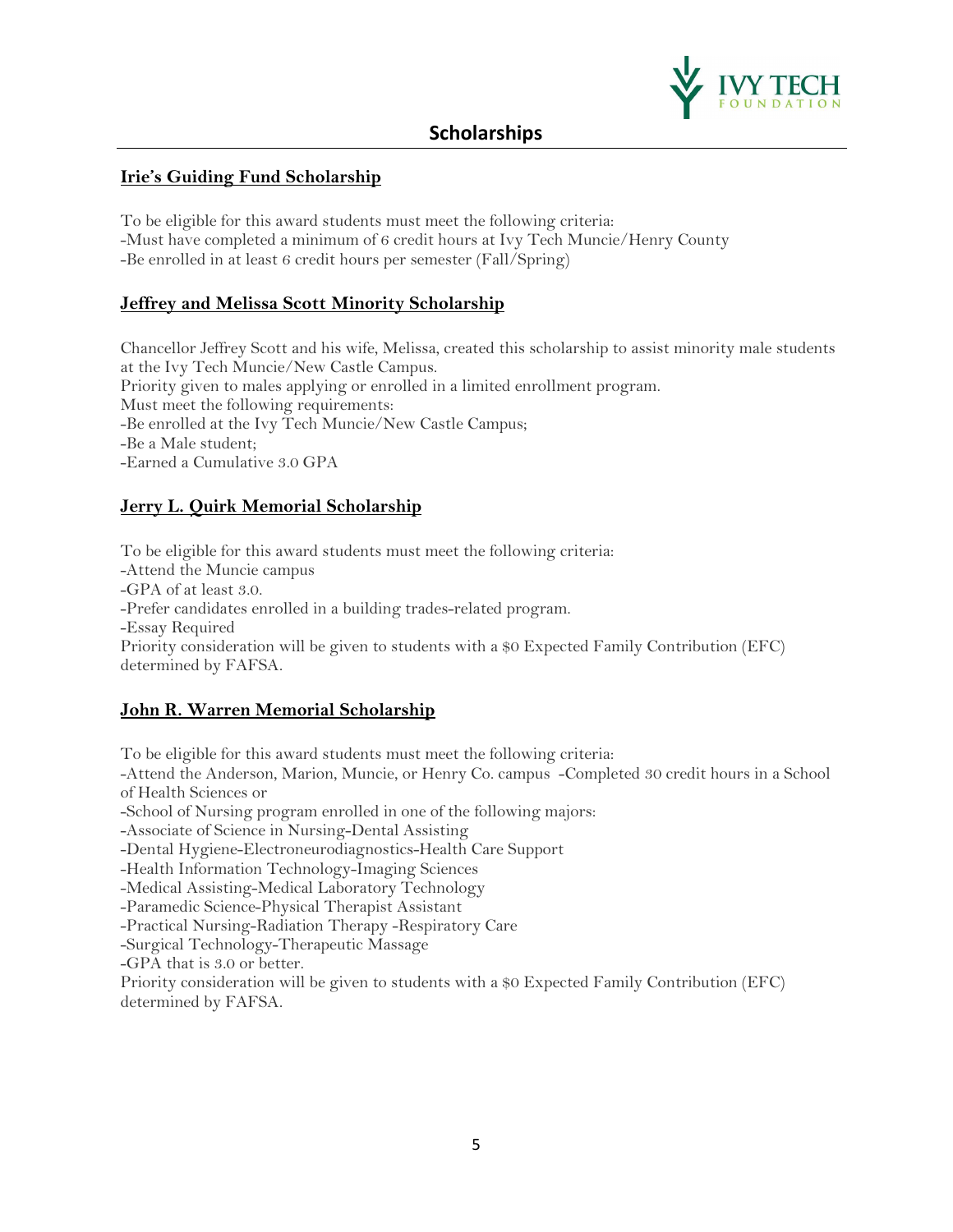

### **Ken and Peggy Briner Scholarship**

To be eligible for this award students must meet the following criteria: -Attend the Muncie campus -Essay Required -Resident of Delaware County -Enrolled in a technology related program in one of the following majors: -Advanced Manufacturing -Automotive Technology -Aviation Maintenance Technology -Building Construction Management -Construction Technology Design Technology -Electronics & Computer Technology -Energy Technology -HVAC -Industrial Technology -Machine Tool Technology -Manufacturing Production and Operations -Biotechnology -Chemical Technology -Electrical Engineering Technology -Engineering Technology -Mechanical Engineering Technology -Nanotechnology -Pre-Engineering -Computer Information Systems -Computer Information Technology -Information Security

### **Kendra King YMCA Scholarship**

Applicants of the Kendra King YMCA Achievers \$500 Scholarship must be attending the Muncie campus, a resident of Delaware County, and an active participant in the YMCA Achievers Program. Priority consideration will be given to students who complete the scholarship essay and also have a \$0 Expected Family Contribution (EFC) determined by FAFSA. Essay Required.

### **Nick Karch Memorial Scholarship**

To be eligible for this award students must meet the following criteria: -Human Services major -Attend Muncie Campus and be a Muncie resident -GPA 3.0 or higher Priority consideration will be given to students who complete the scholarship essay and also have a \$0 Expected Family Contribution (EFC) determined by FAFSA.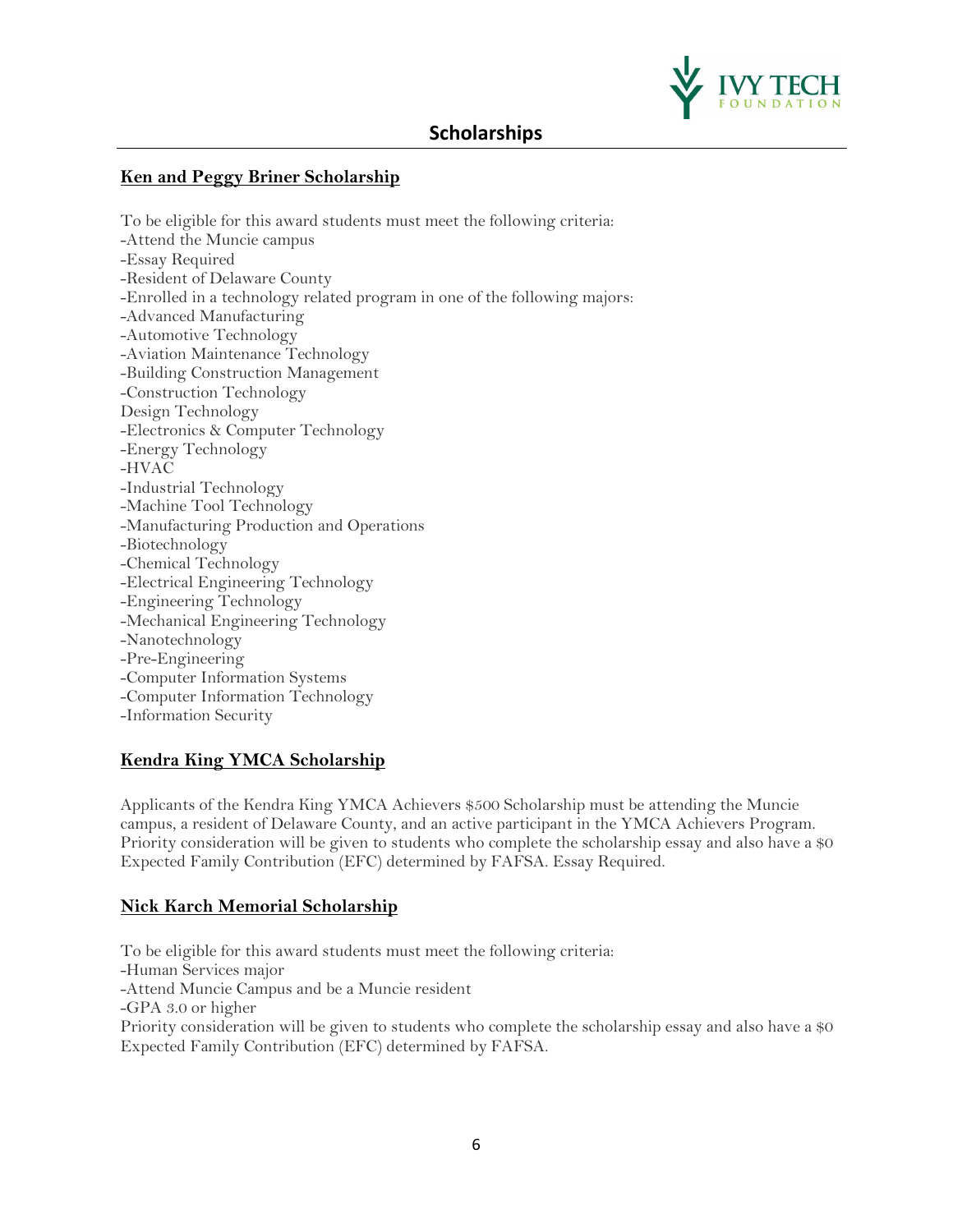

## **Parson Memorial**

To be eligible for this award students must meet the following criteria: -Attend the Muncie campus -Female -Single mother Priority consideration will be given to students with a \$0 Expected Family Contribution (EFC) determined by FAFSA.

### **Phi Theta Kappa Muncie Scholarship**

To be eligible for this award students must meet the following criteria: -Attend the Anderson, Marion, Muncie, or New Castle campus -Member of Phi Theta Kappa -GPA 2.0 or higher

## **Phyllis and Hamer Shafer-Healthcare Solutions Scholarship**

To be eligible for this award students must meet the following criteria: -Attend the Anderson, Marion, Muncie, or Henry Co. campus -Enrolled in a Health Division program in one of the following majors: -Associate of Science in Nursing -Dental Assisting -Dental Hygiene -Electroneurodiagnostics -Health Care Support -Health Information Technology -Imaging Sciences -Medical Assisting -Medical Laboratory Technology -Paramedic Science -Physical Therapist Assistant -Practical Nursing -Radiation Therapy -Respiratory Care -Surgical Technology -Therapeutic Massage -Essay Required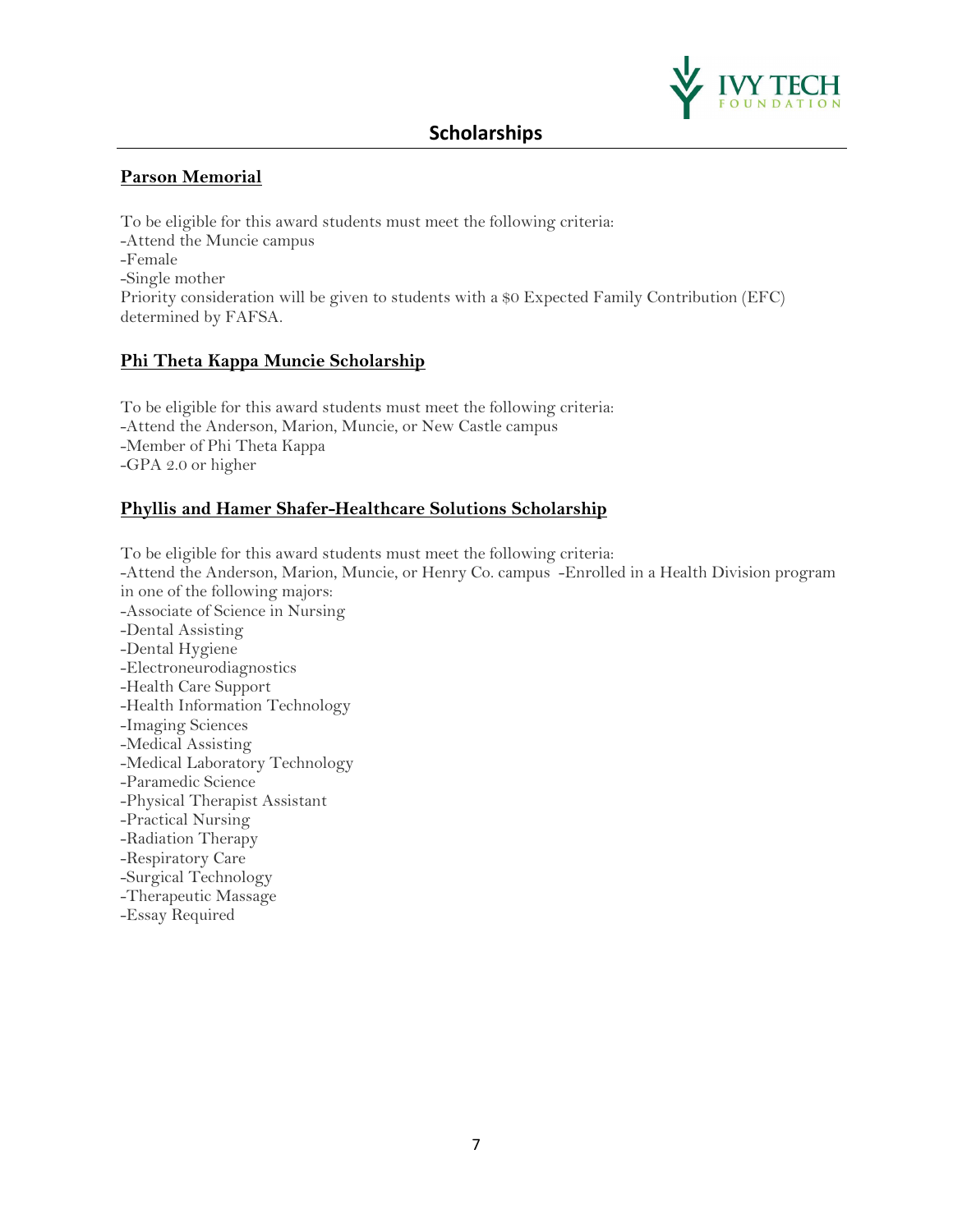

### **Rhonda K. & Brittney L. Scott Scholarship**

To be eligible for this award students must meet the following criteria: -Attend the Muncie, or New Castle campus -Enrolled in a program within the School of Public and Social Services or the School of Education in one of the following majors: -Criminal Justice -Homeland Security -Emergency Management -Hospitality Administration -Human Services -Library Technical Assistant -Mortuary Science -Paralegal Studies -Public Safety Technology -Early Childhood Education -Education -Essay Required Priority consideration will be given to students with a \$0 Expected Family Contribution (EFC) determined by FAFSA.

### **Rob and Alma Jeffs Endowment Scholarship**

To be eligible for this award students must meet the following criteria: -Attend the Muncie, or New Castle campus -Enrolled in a School of Health Sciences or -Enrolled in School of Nursing program in one of the following majors: -Associate of Science in Nursing -Dental Assisting -Dental Hygiene-Electroneurodiagnostics -Health Care Support -Health Information Technology -Imaging Sciences -Medical Assisting -Medical Laboratory Technology -Paramedic Science -Physical Therapist Assistant -Practical Nursing -Radiation Therapy -Respiratory Care -Surgical Technology -Therapeutic Massage -Essay Required Priority consideration will be given to students with a \$0 Expected Family Contribution (EFC) determined by FAFSA.